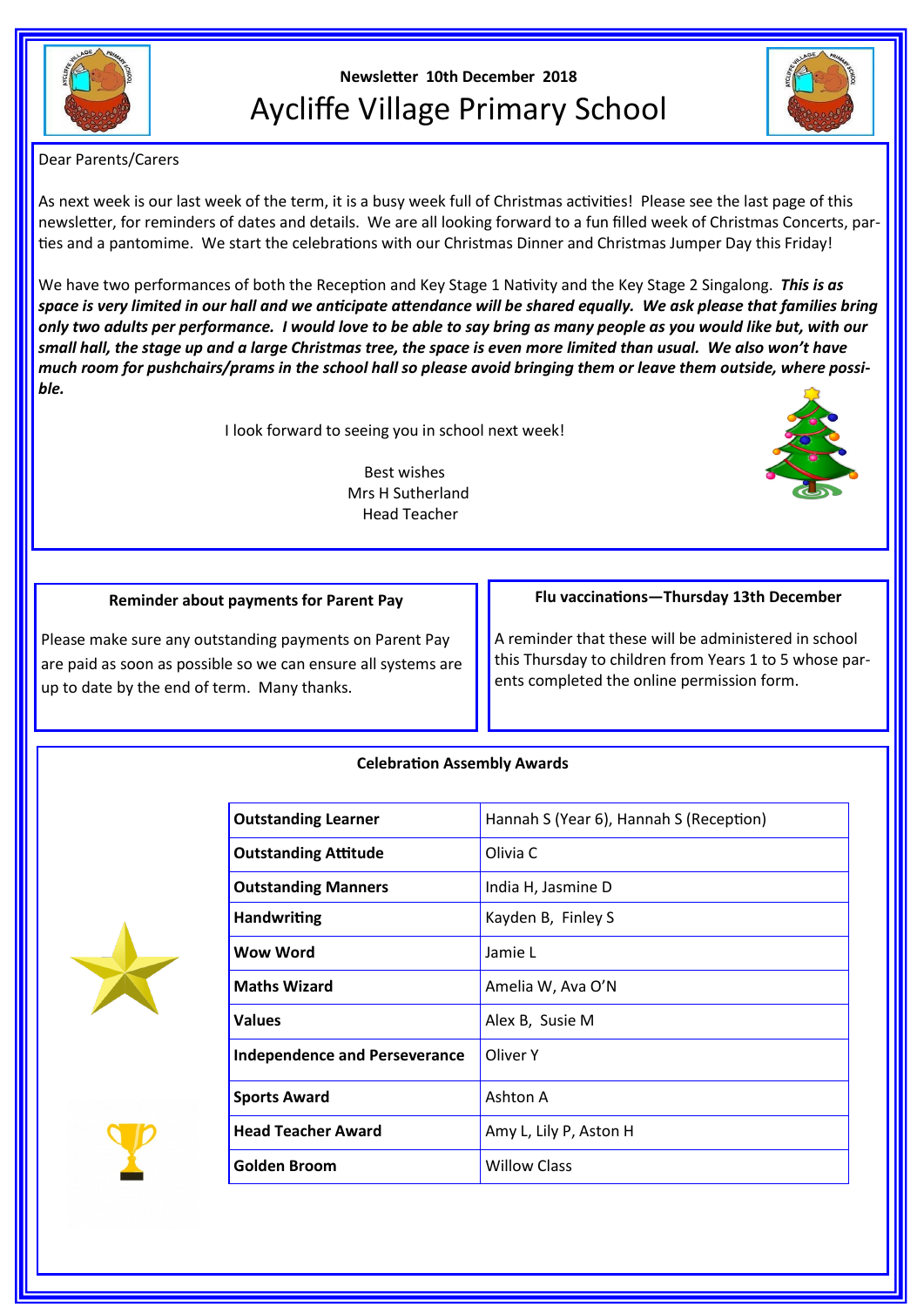#### **Mrs Byrne**

Mrs Byrne, or Madame Byrne (as she is most well known to the majority of our children and you) has decided to retire at the end of this term. She will be a big loss to our school and I have really enjoyed working with her. We will all miss the contributions Madame Byrne has made to French and RE at our school, including the many residential French trips she has supported on. We will also miss Mrs Byrne's caring and supportive approach to her role in our school—she is always on hand to help out whenever she can and in any way she can. I am sure it will be a case of 'Au Revoir' rather than goodbye as we hope Mrs Byrne will stay in touch with us all.







This 'wow' word was brought into school for me by Marnie in our Reception Class— she told us it's a word her Dad uses!

| <b>Attendance for last week</b> |      |  |
|---------------------------------|------|--|
| <b>Willow Class</b>             | 99.5 |  |
| <b>Horse Chestnut Class</b>     | 95.5 |  |
| <b>Sycamore Class</b>           | 97.9 |  |
| <b>Lime Class</b>               | 95.0 |  |
| <b>Silver Birch Class</b>       | 93.2 |  |
| <b>Rowan Class</b>              | 93.3 |  |
| <b>Hawthorn Class</b>           | 99.3 |  |

Well done to classes Willow, Hawthorn and Sycamore who have all achieved attendance above our minimum target level. Special "Well done" to Willow class for 99.5% attendance that was the best out of the entire school.

#### **Update from the PTA**

The total raised from the Christmas Fayre was *£563.65.* Thank you so much for all your support which helped raised such a fantastic amount. We will provide updates in future newsletters and PTA minutes of how this will be spent to support and enhance the education of your children. We are keen to get more people on board to support the work we do, so please contact us on the PTA Facebook Page if you would like to help in any way.

#### **Community Christmas Disco**

I have been asked to share information with you about a Community Christmas Disco. This will take place on *Thursday 20th December at the Village Hall from 4.30 till 6.30pm. Entry is by ticket only as there are limited places. If you would like to buy tickets please see Kate or Stephen Ward , Lorna Boyes or Michelle*  **Britton** (they will have 20 each to sell) Tickets will be £1.50 each and will include juice.



#### **Welcome back Miss Beuster (but she will be called Mrs Dean!!)**

Miss Beuster will return to work the first week back after the Christmas holidays, following her maternity leave. However she will be called Mrs Dean as she is getting married next week! I am sure you will all join me in wishing her and her new husband every happiness for their future!

Mrs Dean will be returning to work on a part time basis and will be working Wednesdays to Fridays (in our Year 1 Class)

### **Ashton H's fundraiser**

We are very proud of one of our pupils, Ashton H in Year 6, as she has recently been involved in some fantastic fundraising work for a local charity. After noticing a poster for a local Food Bank, Ashton decided she wanted to do something to help. She started by using some of her pocket money to buy advent calendars for children of families who access the Food Bank then set up a Just Giving Page, raised £157 and used this to donate a range of treats often requested by people who use the Food Bank. Such a lovely gesture—well done Ashton!